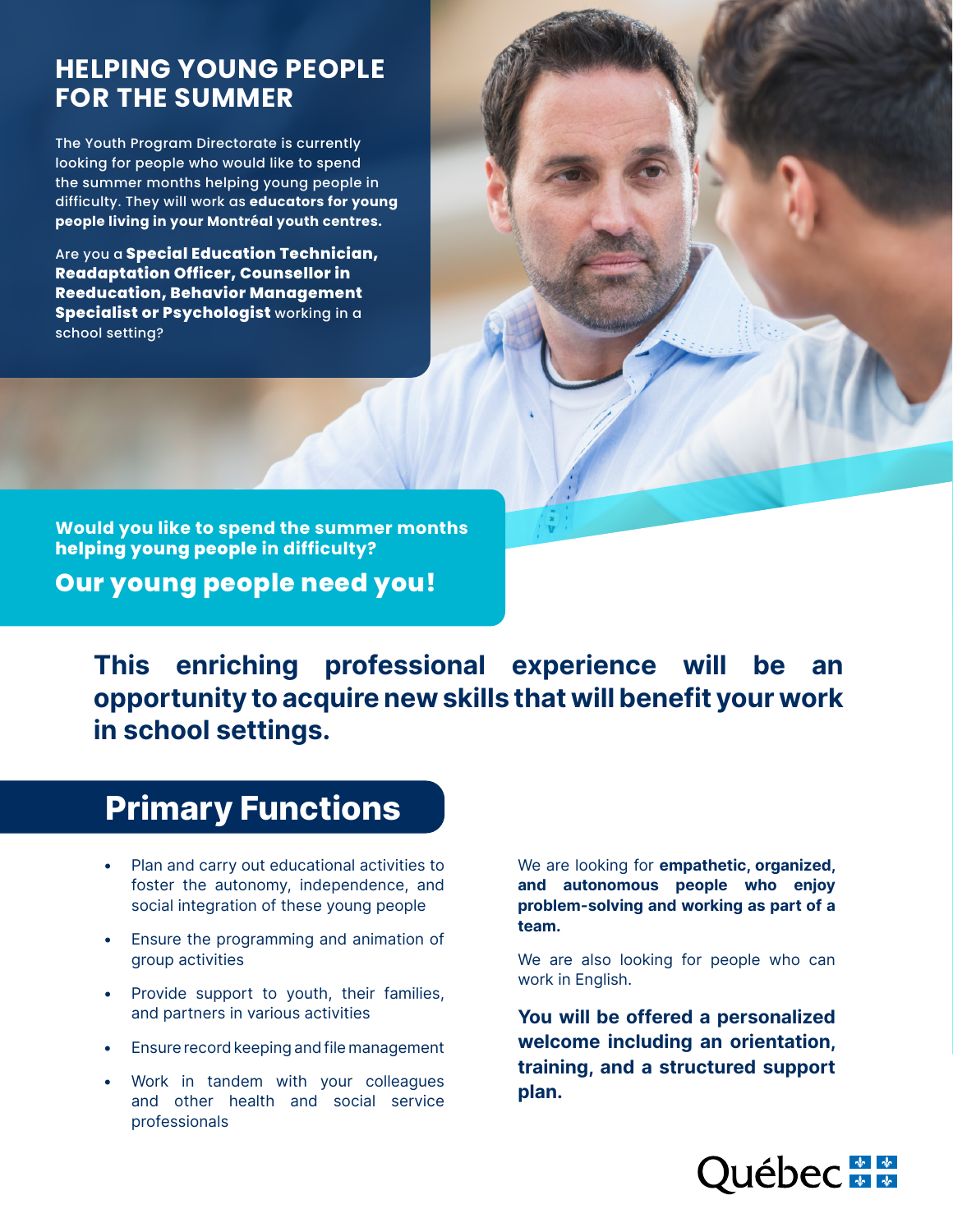# Work Environment & Clientele

You will work primarily at residential facilities and group homes located on the Island of Montréal. In certain cases, there may a need to visit facilities outside the metropolitan area.

You will work with a **multicultural clientele** aged 3 to 21 years old and their loved ones (family, coworkers, partners). Some youth live in situations where their safety or their development is or could be at risk (abandonment, negligence, psychological abuse, or serious behavioural issues).

Young residents at Youth Program facilities are cared for by virtue of:

- the Act Respecting Health Services and Social Services (ARHSSS)
- the Youth Protection Act (YPA)
- 

# Schedule & Salary

Specific needs during the summer are from mid-June to the end of August. You will be available at least one day per week and every second weekend. However, all availabilities are welcome (full-time work is available) and we have needs on all shifts.

The salary is determined on the basis of the candidate's profile and experience, and ranges from \$24.78 to \$35.67 per hour.



## Requirements

• the Youth Criminal Justice Act (YCJA) A college diploma (DEC) as a special education technician or in delinquency intervention techniques

#### OR

Have completed at least 60 credits toward a bachelor's degree in psychoeducation, criminology, psychology, sexology, social work, social services, or a dual degree in psychology and psychoeducation

#### OR

Have completed at least two university certificates in disciplines recognized by the institution

#### OR

Have completed a college training program (AED) is special education

Your participation can provide support and make a real difference in the lives of young people.